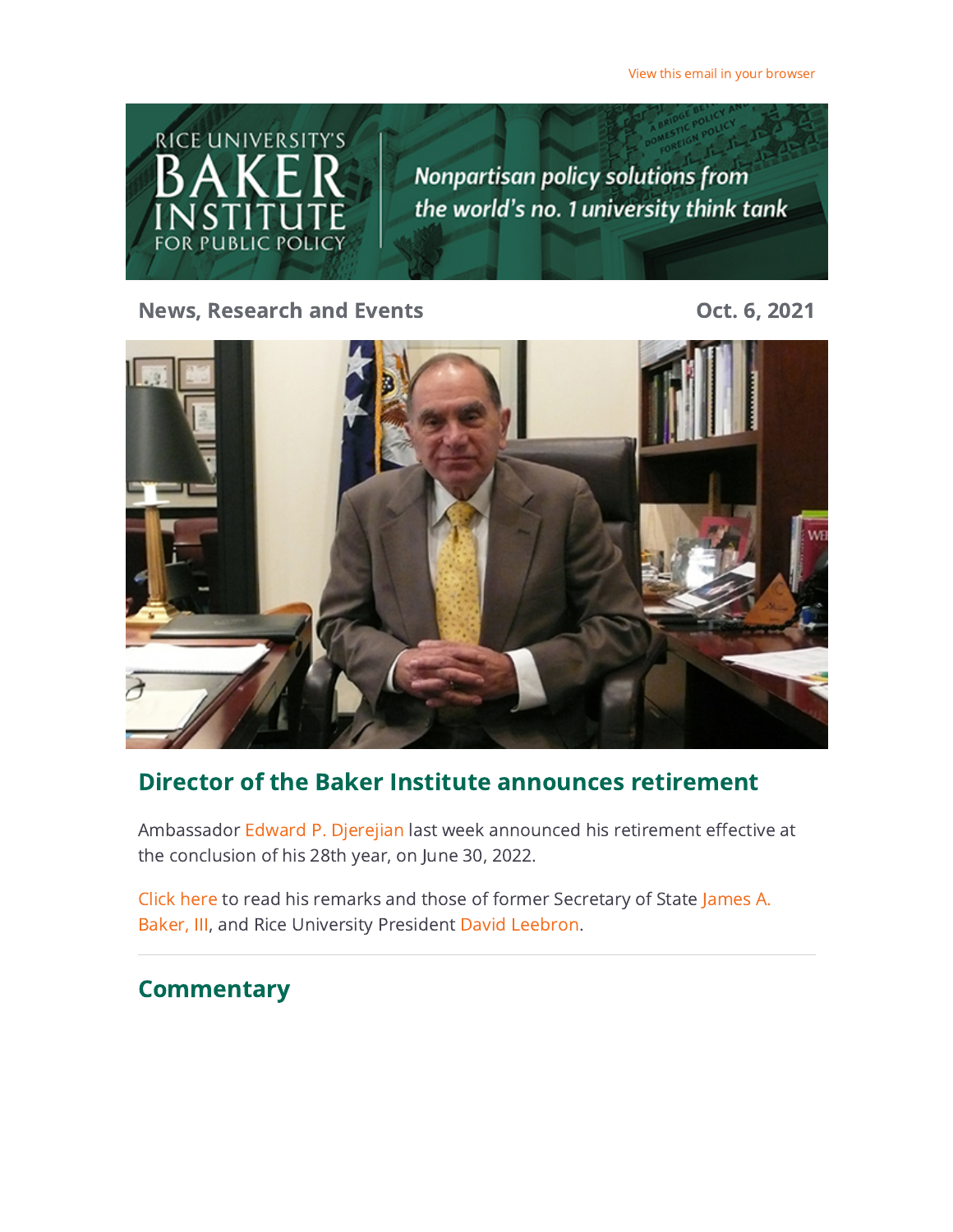

#### [Uncoupling vaccinations from](https://riceconnect.rice.edu/page.redir?target=https%3a%2f%2fwww.thelancet.com%2fjournals%2flancet%2farticle%2fPIIS0140-6736(21)02099-7%2ffulltext%23%2520&srcid=250897&srctid=1&erid=e6451359-e9a2-4ba3-9607-fb5cdd789d42&trid=e6451359-e9a2-4ba3-9607-fb5cdd789d42) politics: A call to action

"This is a moment to prioritise health over short-term political calculations," write fellow [Peter Hotez](https://riceconnect.rice.edu/page.redir?target=https%3a%2f%2fwww.bakerinstitute.org%2fexperts%2fpeter-j-hotez%2f&srcid=250897&srctid=1&erid=e6451359-e9a2-4ba3-9607-fb5cdd789d42&trid=e6451359-e9a2-4ba3-9607-fb5cdd789d42), contributing expert [Rekha Lakshmanan](https://riceconnect.rice.edu/page.redir?target=https%3a%2f%2fwww.bakerinstitute.org%2fexperts%2frekha-lakshmanan%2f&srcid=250897&srctid=1&erid=e6451359-e9a2-4ba3-9607-fb5cdd789d42&trid=e6451359-e9a2-4ba3-9607-fb5cdd789d42) and nine [other authorities in The Lancet. Click](https://riceconnect.rice.edu/page.redir?target=https%3a%2f%2fwww.thelancet.com%2fjournals%2flancet%2farticle%2fPIIS0140-6736(21)02099-7%2ffulltext%23%2520&srcid=250897&srctid=1&erid=e6451359-e9a2-4ba3-9607-fb5cdd789d42&trid=e6451359-e9a2-4ba3-9607-fb5cdd789d42) here for their call for action against anti-vaccine rhetoric and COVID-19 misinformation, and five short-term recommendations.



#### [How chili peppers and federal](https://riceconnect.rice.edu/page.redir?target=https%3a%2f%2fblog.bakerinstitute.org%2f2021%2f10%2f04%2f2021-nobel-prize-in-medicine-awarded-to-researchers-who-told-us-how-chili-peppers-make-you-hot-and-menthol-cool%2f&srcid=250897&srctid=1&erid=e6451359-e9a2-4ba3-9607-fb5cdd789d42&trid=e6451359-e9a2-4ba3-9607-fb5cdd789d42) funding led to a Nobel Prize

On Monday, David Julius and Ardem [Patapoutian received the 2021 Nobel](https://riceconnect.rice.edu/page.redir?target=https%3a%2f%2fwww.nobelprize.org%2fprizes%2fmedicine%2f2021%2fprize-announcement%2f&srcid=250897&srctid=1&erid=e6451359-e9a2-4ba3-9607-fb5cdd789d42&trid=e6451359-e9a2-4ba3-9607-fb5cdd789d42) Prize in Medicine or Physiology for their research showing how our nervous system senses mechanical stimuli, cold and heat — including capsaicin from hot peppers. In a new post on the [Baker Institute Blog,](https://riceconnect.rice.edu/page.redir?target=https%3a%2f%2fblog.bakerinstitute.org%2f2021%2f10%2f04%2f2021-nobel-prize-in-medicine-awarded-to-researchers-who-told-us-how-chili-peppers-make-you-hot-and-menthol-cool%2f&srcid=250897&srctid=1&erid=e6451359-e9a2-4ba3-9607-fb5cdd789d42&trid=e6451359-e9a2-4ba3-9607-fb5cdd789d42) fellow [Kirstin R.W. Matthews](https://riceconnect.rice.edu/page.redir?target=https%3a%2f%2fwww.bakerinstitute.org%2fexperts%2fkirstin-rw-matthews%2f&srcid=250897&srctid=1&erid=e6451359-e9a2-4ba3-9607-fb5cdd789d42&trid=e6451359-e9a2-4ba3-9607-fb5cdd789d42) notes their research was made possible by vital U.S. federal funding for science.

# "Often, groups of color need to come together and galvanize around issues — because one issue that affects one population really affects all."

[Quianta Moore](https://riceconnect.rice.edu/page.redir?target=https%3a%2f%2fwww.bakerinstitute.org%2fexperts%2fquianta-moore%2f&srcid=250897&srctid=1&erid=e6451359-e9a2-4ba3-9607-fb5cdd789d42&trid=e6451359-e9a2-4ba3-9607-fb5cdd789d42), M.D, J.D., Huffington Fellow in Child Health Policy, at a conference discussion on ["The Repercussions of Racism on Mental Health"](https://riceconnect.rice.edu/page.redir?target=https%3a%2f%2fmmhpi.org%2fevent%2fengage-excel-2021%2f&srcid=250897&srctid=1&erid=e6451359-e9a2-4ba3-9607-fb5cdd789d42&trid=e6451359-e9a2-4ba3-9607-fb5cdd789d42)

### New research



[Renewables reduce risk in mining, trade and politics.](https://riceconnect.rice.edu/page.redir?target=https%3a%2f%2fwww.sciencedirect.com%2fscience%2farticle%2fpii%2fS2214629621004035%3fdgcid%3dauthor&srcid=250897&srctid=1&erid=e6451359-e9a2-4ba3-9607-fb5cdd789d42&trid=e6451359-e9a2-4ba3-9607-fb5cdd789d42) In a [recent article in Energy Research & Social Science](https://riceconnect.rice.edu/page.redir?target=https%3a%2f%2fwww.sciencedirect.com%2fscience%2farticle%2fpii%2fS2214629621004035%3fdgcid%3dauthor&srcid=250897&srctid=1&erid=e6451359-e9a2-4ba3-9607-fb5cdd789d42&trid=e6451359-e9a2-4ba3-9607-fb5cdd789d42), energy fellow [Jim Krane](https://riceconnect.rice.edu/page.redir?target=https%3a%2f%2fwww.bakerinstitute.org%2fexperts%2fjim-krane%2f&srcid=250897&srctid=1&erid=e6451359-e9a2-4ba3-9607-fb5cdd789d42&trid=e6451359-e9a2-4ba3-9607-fb5cdd789d42) and graduate fellow [Robert Idel](https://riceconnect.rice.edu/page.redir?target=https%3a%2f%2fwww.bakerinstitute.org%2fexperts%2frobert-idel%2f&srcid=250897&srctid=1&erid=e6451359-e9a2-4ba3-9607-fb5cdd789d42&trid=e6451359-e9a2-4ba3-9607-fb5cdd789d42) demonstrate how transitioning to renewables enormously reduces the materials, mining and political risks involved compared to coal. Read their article [here.](https://riceconnect.rice.edu/page.redir?target=https%3a%2f%2fwww.sciencedirect.com%2fscience%2farticle%2fpii%2fS2214629621004035%3fdgcid%3dauthor&srcid=250897&srctid=1&erid=e6451359-e9a2-4ba3-9607-fb5cdd789d42&trid=e6451359-e9a2-4ba3-9607-fb5cdd789d42)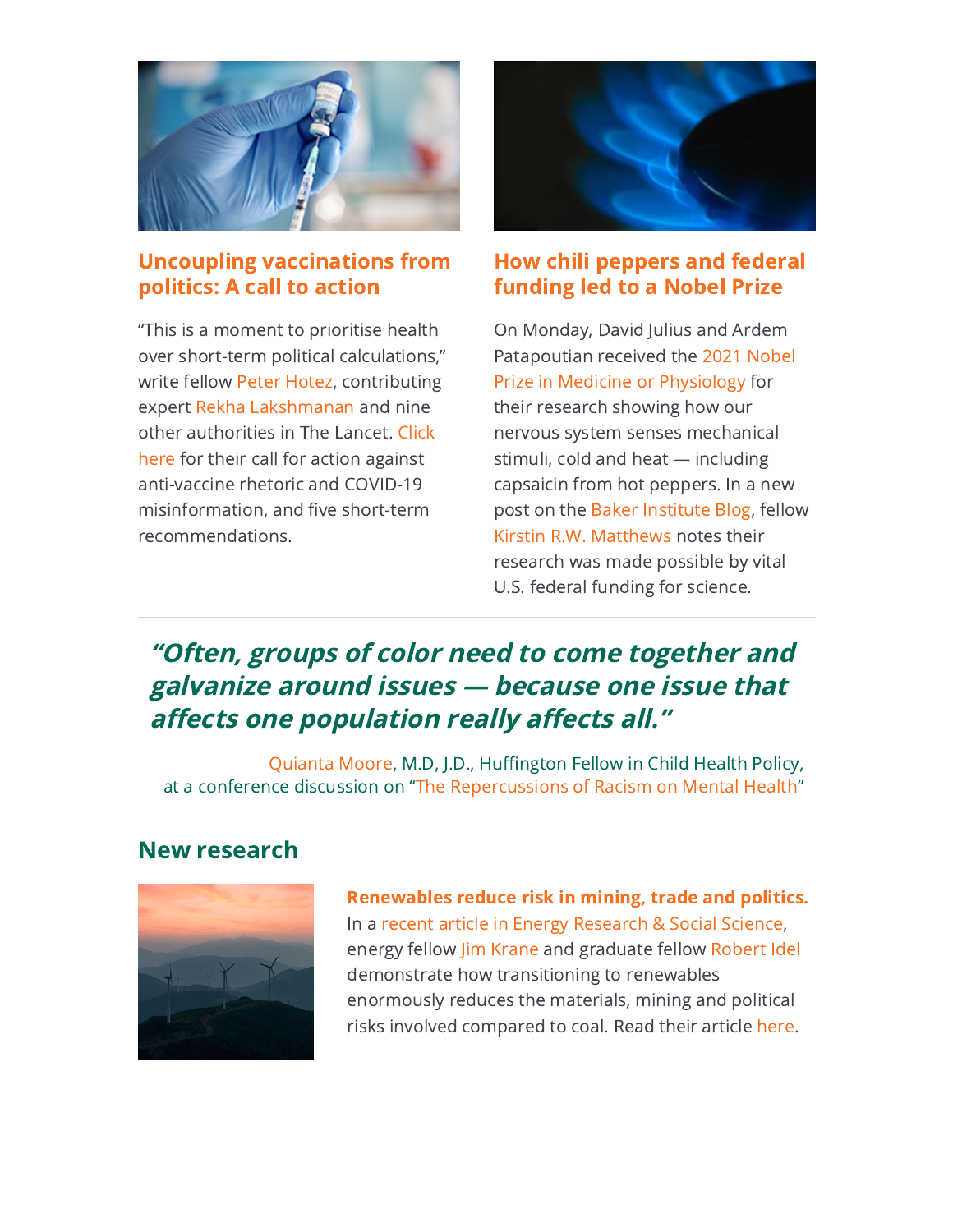

[Cartels planned, profited from latest border chaos](https://riceconnect.rice.edu/page.redir?target=https%3a%2f%2fblog.bakerinstitute.org%2f2021%2f09%2f21%2fmexican-cartels-behind-haitian-caravan-chaos-at-u-s-mexico-border%2f&srcid=250897&srctid=1&erid=e6451359-e9a2-4ba3-9607-fb5cdd789d42&trid=e6451359-e9a2-4ba3-9607-fb5cdd789d42). Mexico's criminal organizations are undoubtedly responsible for the caravans of Haitian and other migrants that converged at the U.S.-Mexico border last month, writes nonresident fellow [Gary Hale](https://riceconnect.rice.edu/page.redir?target=https%3a%2f%2fwww.bakerinstitute.org%2fexperts%2fgary-j-hale%2f&srcid=250897&srctid=1&erid=e6451359-e9a2-4ba3-9607-fb5cdd789d42&trid=e6451359-e9a2-4ba3-9607-fb5cdd789d42). Smugglers aimed to take advantage of the chaos, sending multiple shipments of drugs into the U.S. Read more [here.](https://riceconnect.rice.edu/page.redir?target=http%3a%2f%2fblog.bakerinstitute.org%2f2021%2f09%2f21%2fmexican-cartels-behind-haitian-caravan-chaos-at-u-s-mexico-border%2f&srcid=250897&srctid=1&erid=e6451359-e9a2-4ba3-9607-fb5cdd789d42&trid=e6451359-e9a2-4ba3-9607-fb5cdd789d42)

## Center for Energy Studies and Baker Botts L.L.P. hold fifth annual energy summit



The [2021 Annual Energy Summit](https://riceconnect.rice.edu/page.redir?target=https%3a%2f%2fwww.bakerinstitute.org%2fevents%2f2247%2f&srcid=250897&srctid=1&erid=e6451359-e9a2-4ba3-9607-fb5cdd789d42&trid=e6451359-e9a2-4ba3-9607-fb5cdd789d42), cohosted by the Baker Institute Center for [Energy Studies and Baker Botts L.L.P., la](https://riceconnect.rice.edu/page.redir?target=https%3a%2f%2fwww.bakerinstitute.org%2fcenter-for-energy-studies%2f&srcid=250897&srctid=1&erid=e6451359-e9a2-4ba3-9607-fb5cdd789d42&trid=e6451359-e9a2-4ba3-9607-fb5cdd789d42)st week explored current issues affecting global energy markets, renewables and more through discussions with energy experts in industry, government and policy [research. Former Secretary of State James](https://riceconnect.rice.edu/page.redir?target=https%3a%2f%2fwww.bakerinstitute.org%2fhonorary-chair-james-a-baker%2f&srcid=250897&srctid=1&erid=e6451359-e9a2-4ba3-9607-fb5cdd789d42&trid=e6451359-e9a2-4ba3-9607-fb5cdd789d42) A. Baker, III — our honorary chair — gave the keynote address on Sept. 30. Videos of the conference sessions are available on our [YouTube channel.](https://riceconnect.rice.edu/page.redir?target=https%3a%2f%2fwww.youtube.com%2fuser%2fBakerInstitute%2ffeatured&srcid=250897&srctid=1&erid=e6451359-e9a2-4ba3-9607-fb5cdd789d42&trid=e6451359-e9a2-4ba3-9607-fb5cdd789d42)